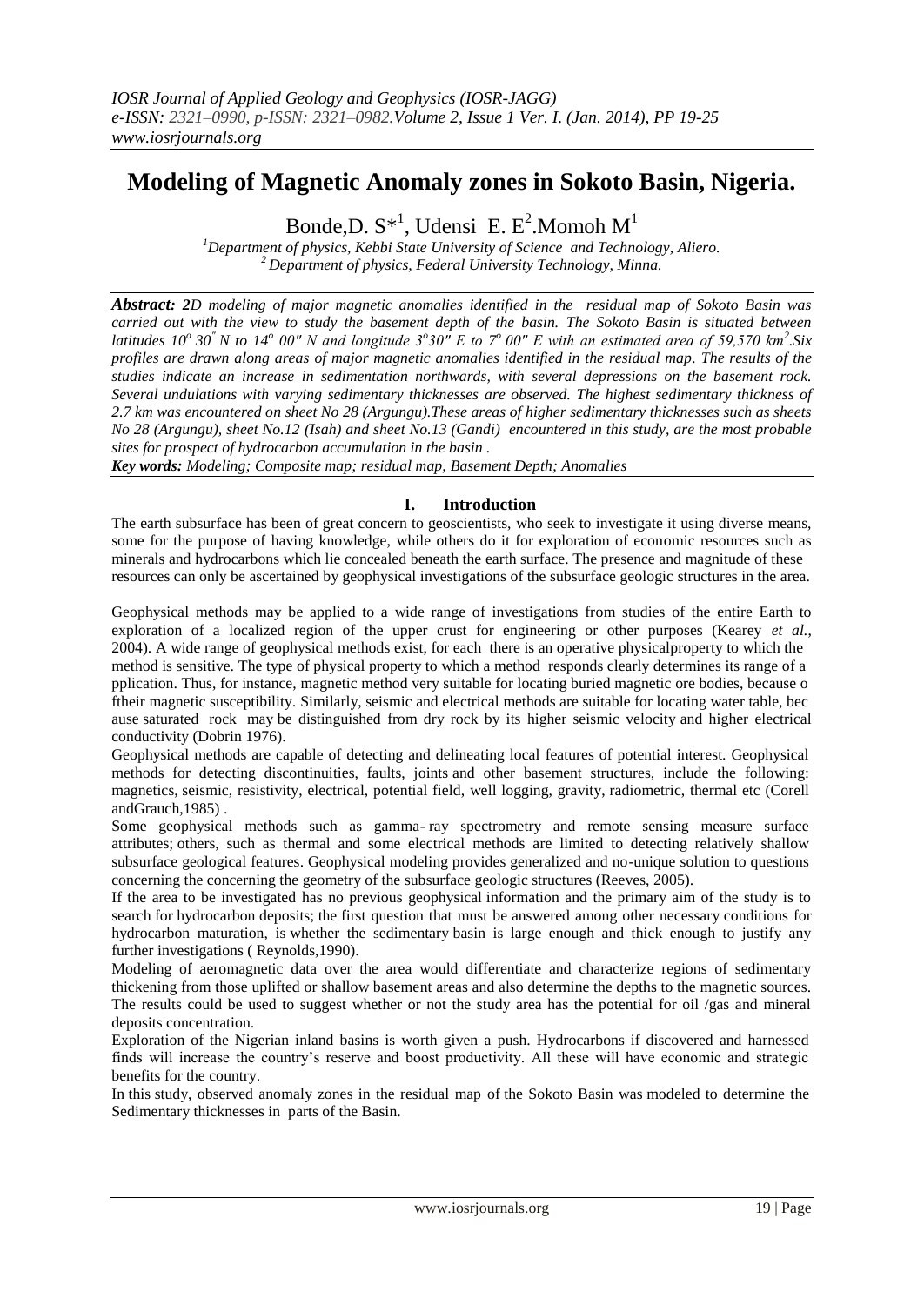## **2.1 Data Acquisition**

## **II. Materials And Methods**

The study area (Sokoto Sedimentary Basin) is covered by twenty nine aeromagnetic maps of total field intensity in half –degree sheets(NGSA,1976). These maps are obtained from the Nigerian Geological Survey Agency (NGSA), now renamed the Nigerian Geological Survey Agency (NGSA))*.*The Agency carried out an airborne magnetic survey of substantial part of Nigeria between 1974 and 1980. The magnetic information consists of flight lines plotted on a continuous strip chart or tape records. The data were collected at a nominal flight altitude of 152.4m along N-S flight lines spaced approximately 2 km apart. The magnetic data collected were published in the form ½ degree aeromagnetic maps on a scale of 1:100,000. The magnetic values were plotted at 10Nt (nanoTesla) interval. The maps are numbered, and names of places and coordinates (longitude and latitudes) written for easy reference and identification. The actual magnetic values were reduced by 25,000gamma before plotting the contour map. This implies that the value 25,000 gamma is to be added to the contour values so as to obtain the actual magnetic field at a given point. A correction based on the International Geomagnetic Reference Field, (IGRF,) and epoch date January 1, 1974 was included in all the maps.

The visual interpolation method, that is the method of digitizing on Grid Layout was used to obtain the data from twenty nine aeromagnetic maps covering the study area. The data from each digitized map is recorded in a 19 by 19 coding sheet which contains the longitude, latitude and the name of the town flown and the sheet number. The unified composite dataset for the study area was produced after removing the edge effect. Surfer 8 was used to import the dataset. The dataset consists of three columns (longitude,latitude and magnetic values). The composite map was produced using Oasis Montaj .

## **2.2 Regional-residual Separation**

Magnetic data observed in geophysical surveys comprises of the sum of all magnetic fields produced by all underground sources(Spector ,1968). The composite map produced , therefore contains two important disturbances, which are different in order of sizes and generally super-imposed.The large features generally show up as trends, which continue smoothly over a considerable distance. These trends are known as regional trends. Super-imposed on the regional field, but frequently camouflaged by these, is the smaller, local disturbances which are secondary in size but primary in importance. These are the residual anomalies which may provide direct evidence of the existence of the reservoir type structures or mineral ore bodies.

## **2.3 Production of Regional and Residual Maps**

The residual magnetic field of the study area was produced by subtracting the regional field from the total magnetic field using the Polynomial fitting method. The computer program Aerosupermap was used to generate the coordinates of the total intensity field data values. This super data file, for all the magnetic values was used for production of composite aeromagnetic map of the study area using Oasis Montaj. A program was used to derive the residual magnetic values by subtracting values of regional field from the total magnetic field values to produce the residual magnetic map and the regional map.

## **2.4 Modeling of the Residual Map**

The main purpose of magnetic survey is to detect bodies possessing unusual magnetic properties, which reveal themselves by causing anomalies in the earth's magnetic field. In surveys of sedimentary basins such as this, the strongest anomalies are due to lithological contrasts within the basement, because sedimentary rocks are non magnetic such that any magnetic anomaly must originate from within the igneous crystalline basement complex. Modeling techniques involves making numerical estimates of the depth and dimensions of the sources of anomalies and this often takes the form of modeling of sources which could, in theory replicate the anomalies recorded in the survey.The technique applied in any survey depends on the structures intended to be modeled and the purpose of the survey.

In this work, some outstanding anomalies in the residual magnetic intensity map of the study area was used as guide in choosing the modeling profiles.

# **III. Results and Discussions**

#### **3.1 Total Magnetic Intensity Map.**

The total magnetic intensity map (TMI) of the Sokoto sedimentary basin produced from this study using Oasis Montaj is as shown in Figure 1. The TMI map of Sokoto sedimentary basin can be divided into main three sections, though minor depressions exist scattered all over area. The northern part of the Sokoto basin is characterized by low magnetic intensity values represented by dark-green-blue color. Whereas the southern part is dominated by high magnetic intensity values indicated by red color. The two sections are separated by a zone characterized by medium magnetic intensity values area depicted by yellow-orange color. These high magnetic intensity values, which dominate the southern part of the Sedimentary basin are caused probably by near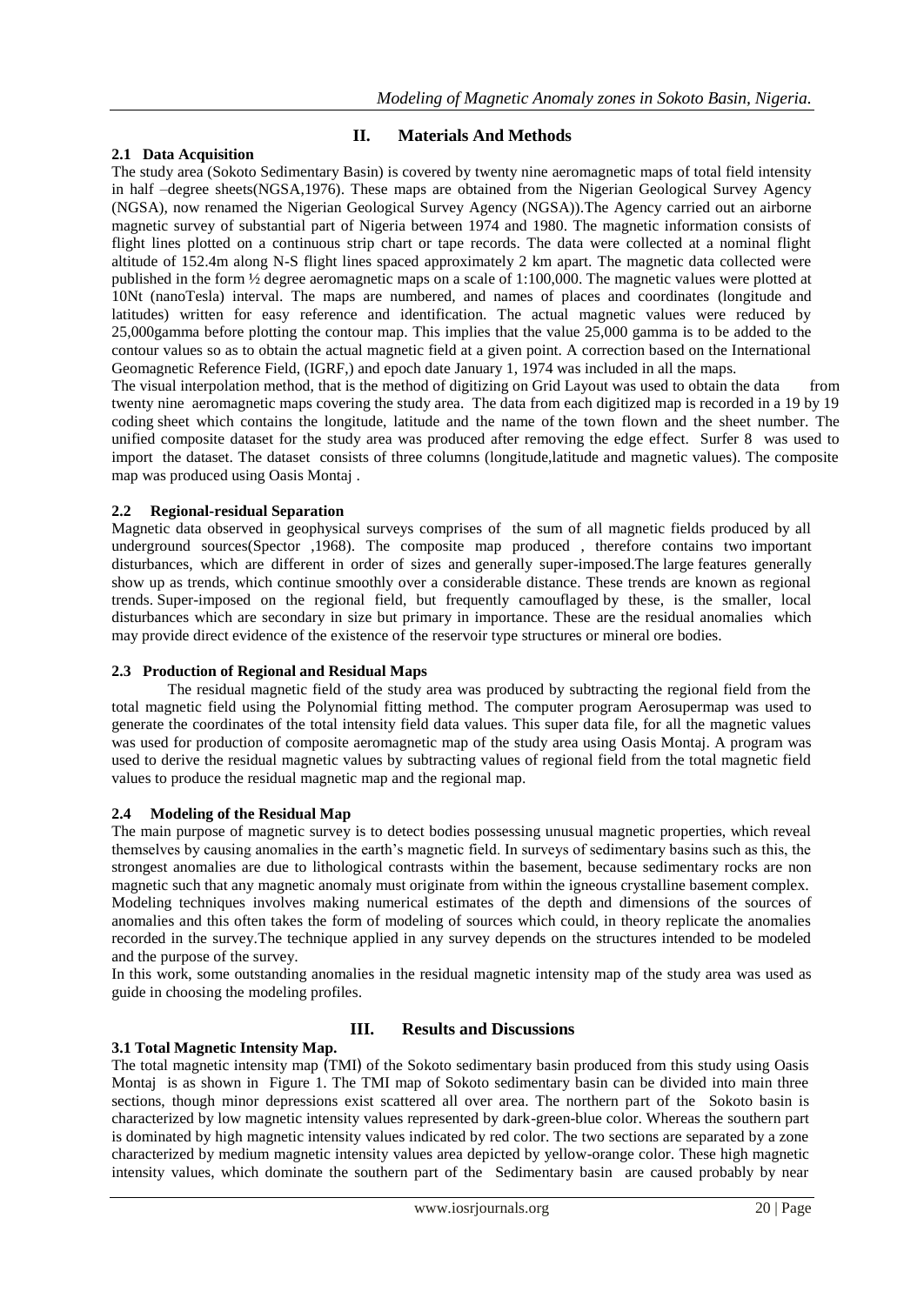surface igneous rocks of high values of magnetic susceptibilities. The low amplitudes are most likely due to sedimentary rocks and other non-magnetic sources. In general, high magnetic values arise from igneous and crystalline basement rocks. Whereas low magnetic values are usually from sedimentary rocks or altered basement rocks. The sedimentary thickness of the Sokoto basin in general, appears to increases from south to north. This collaborates well with earlier findings of 2D Seismic surveys conducted by ELF and Mobil Companies carried out in 1979.



Figure 1 Total magnetic intensity map of the study area.

## **3.2 Regional Magnetic Intensity Map.**

The regional magnetic intensity map of the study area (Figure 2) produced using Oasis Montaj.



Figure 2 Regional Map of the Study Are

The regional magnetic values ranges from 7830 nano tesla to 7870 nano tesla and the values decreases from south to north indicating there is a fill of sediments more in the northern part of the basin than in the southern part of the study area

## **3.3 Residual Magnetic Intensity Map.**

Figure 3 and Figure4 are the residual magnetic intensity maps of the study area obtained from the total magnetic intensity map produced using Surfer 8 and Oasis Montaj version 7.2 respectively.The magnetic intensity values ranges from **-**10 nano tesla to 40 nano tesla. Negative magnetic intensity values are more predominant in the northern section of the study area while the southwest has more of positive magnetic intensity values. Northeast –Southwest trends are observed in the north central part of the TMI map.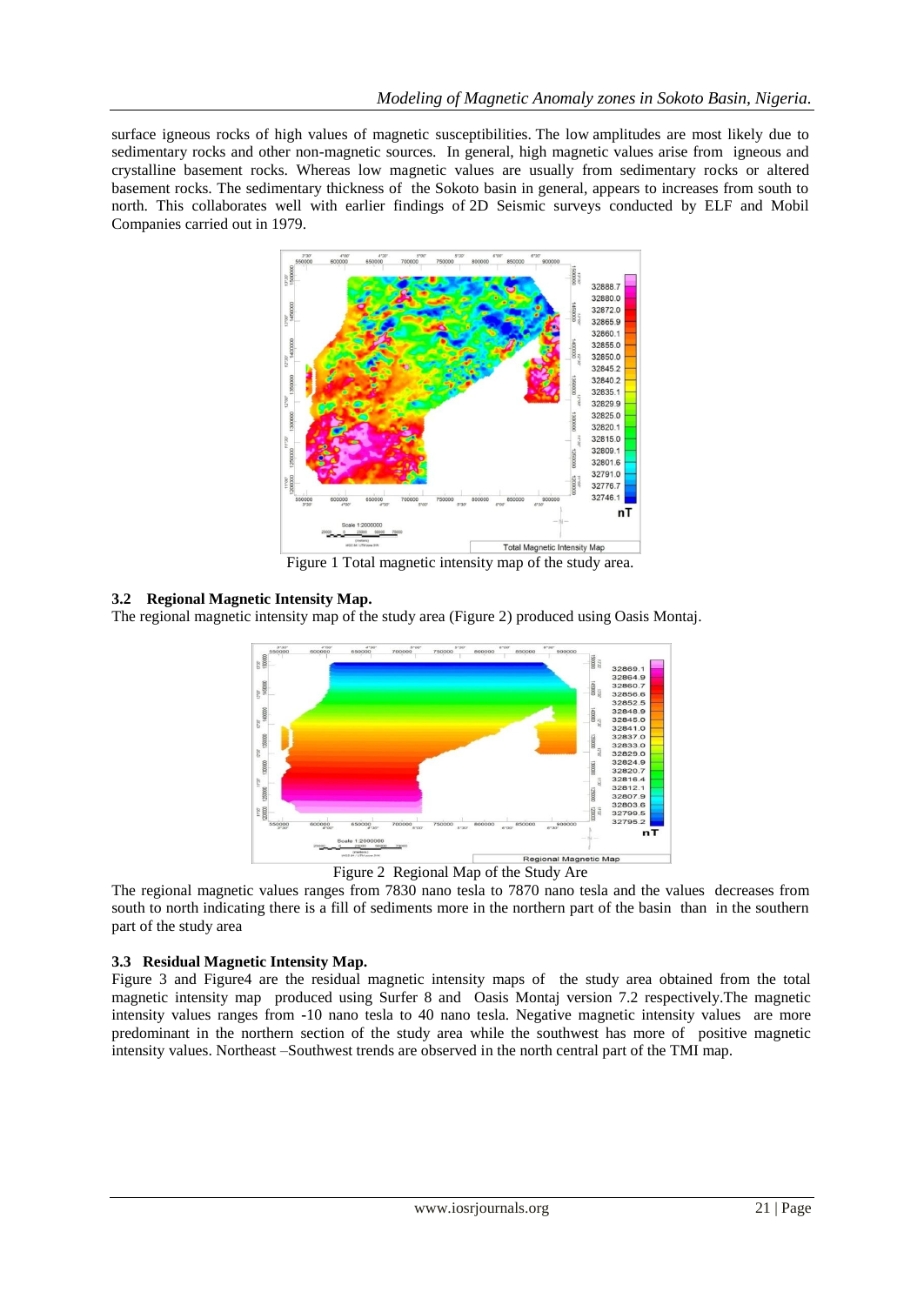

Figure 4 Residual Magnetic Intensity Map of the study area. Figure 3 Residual Magnetic Intensity Map of the study area.

## **3.4 Profile modeling**

The six profiles  $SXY^1$ ,  $SXY^2$ ,  $SXY^3$ ,  $SXY^4$   $SXY^5$  and  $SXY^6$  were drawn on the residual anomaly map. These profiles were drawn across the residual magnetic map super impose on the geology.The profiles were drawn perpendicular to features identified and selected anomalies. .



Figure 8 Residual Map Showing the model profiles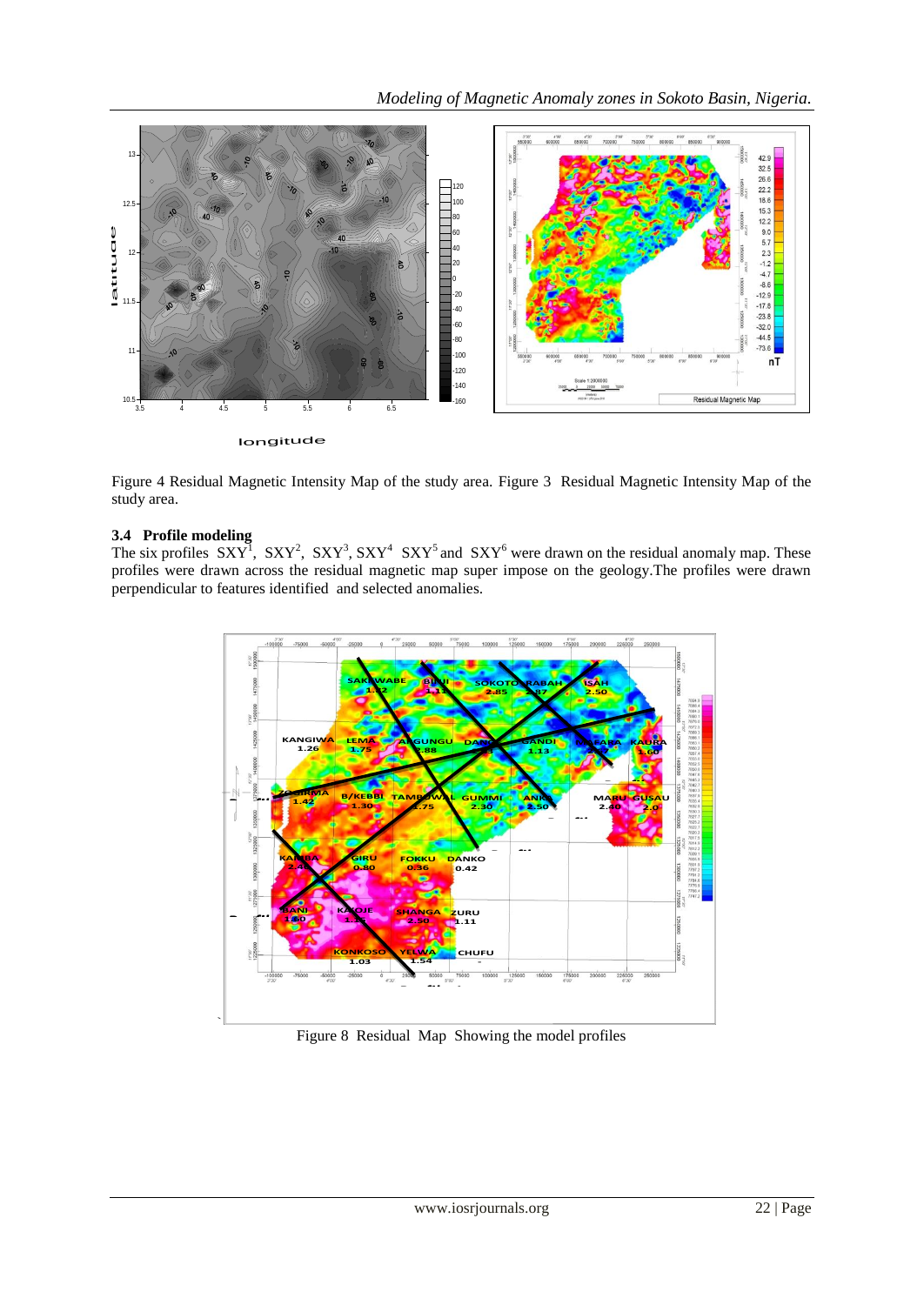

In this research work, Oasis Montaj was used to model anomalous bodies highlited in the residual magnetic intensity map. The models obtained for the six profiles are presented and discussed below.

| <b>PROFILE NO.</b> | <b>DIRECTION</b> | APROX.<br>LENGTH(km) | <b>TRAVEVERSE</b><br><b>SHEETS</b> | MAX.<br>$DEFTH(km)$ |
|--------------------|------------------|----------------------|------------------------------------|---------------------|
| <b>PROFILE 1</b>   | <b>SW-NE</b>     | <b>200</b>           | 48,72,96.                          | 1.67                |
| <b>PROFILE 2</b>   | <b>SW-NE</b>     | 210                  | 8,28,50,51                         | 2.70                |
| <b>PROFILE 3</b>   | <b>SW-NE</b>     | 180                  | 9,10,29,52.                        | 1.6                 |
| <b>PROFILE 4</b>   | <b>SW-NE</b>     | 240                  | Rabah,gandi,mafara                 | 2.5                 |
| <b>PROFILE 5</b>   | <b>NW-SE</b>     | 300                  | 10, 11, 26, 27                     | 1.4                 |
| PROFILE 6          | <b>NW-SE</b>     | 160                  |                                    | 1.8                 |

## **Profile 1**

The profile 1 (SXY1) shown in Figure 9 (the residual map showing the profies) is a line drawn in the southwest-northeast direction in the western section of the study area. This section of the study area is characterised by low sedimentation..The profile is about 200 kmlong it traverses sheets number 48 (Zogirma), sheet no.72 (Giru), sheet no.96 (Shanga), and sheet no.119(Chifu).A maximum thickness of sedimentation observed on this profile is 0.85km around Giru and Shanga. The sedimentation shows a gradual decrease southeast.There is a wide area of relatively higher sedimentaion observed around shanga on the profile model.

## **Profile2**

The profile 2 shown in Figure 9 is approximatetly 210 km long is drawn the southwest-northeast direction in the middle section of the study area . It passes through Sakkwabe (8), Lema (28), Tambuwal (50) and Gummi (51). Areas of highest sedimention thickness of 2.7 km is encountered on this profile around the on sheet no.28 ( Argungu).This is the area of highest sedimentation obtained from 2D modeling.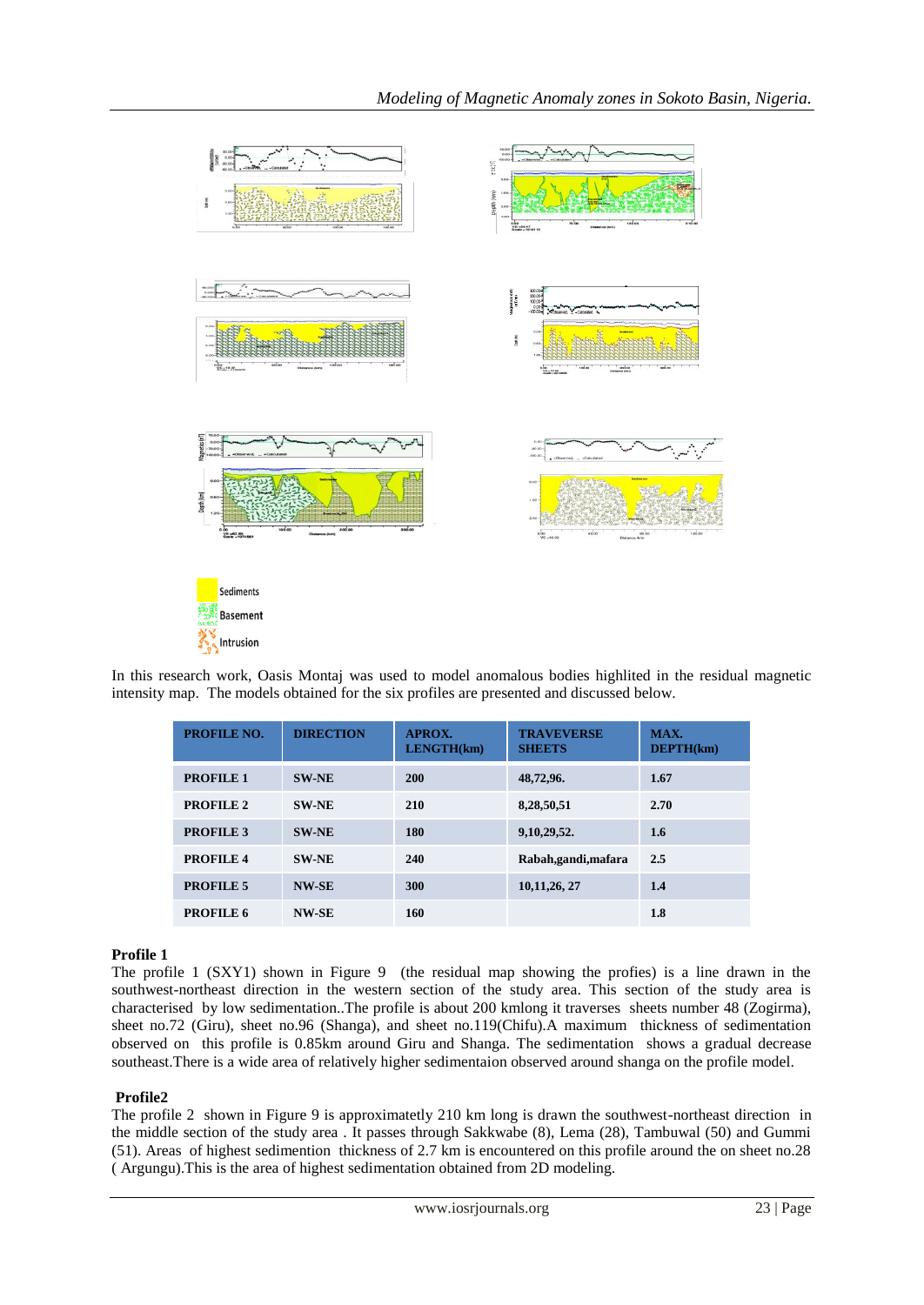#### **Profile 3**

Profile 3 shown in Figure 9 is approximatetly 180km long, is drawn southwest-northeast direction.This profile passes through Binji (9 ), Sokoto (10 ), Dange ( 29), and Ankah (52 ). The maximum sedimentaion thickness of 1.6 km observed on this profile is the viccinity of sheet no. 10 (Sokoto). The basement is almost at the surface around Dange town.

#### **Profile 4**

The profile 4 is shown on Figure9. The profile tranverses the study area diagonally starting from Kamba (71), Birnin kebbi (49), Tambuwal (50), Argungu (28), Dange (29), Rabah (11), and Isa (12). It is the longest profile of length of approximtely 400km. the sedimentation observed in this model is generally less than 1.0km except few depressions were 1.2 thickness in sedimentation is observed.The maximum thickness of 1.2km encountered on this model profile occurs around Argungu and Tambuwal with several undulations scattered along the profile.

#### **Profile 5**

This profile is approximately 300 km long and passes through Kangiwa (26), Lema (27), Sokoto (10) and Rabah (11). The profile (SXY5) shown in Figure 4.17 (the residual map showing the profies) The basement or a heavy intrusion is almost at the surface in the northwest section of the profile.A maximum sedimentary thickness of 1.4 km is encountered around Rabah (sheet no.11)..

#### **Profile 6**

Profile 6 is about 160km long and transvereses from Rabah to Mafara as shown on Figure 9. The sedimented thickness of 1.8 km is observed in the extreme northwest bordering with Niger republic. Another portion of sedimentary thickness of approximately 2.2km at the middle around Isah and Rabah areas on sheets no. 11 and 12 respectively. A big intrusion at the extreme north-east is observed.The results of this profile model shown on Figure 9agrees very well with the results of the spectral depth analysis. The upward continuation map at 15km qualitatively mapped out Isah and Rabah areas of the sokoto sedimentary basin as having the highest sedimentation in the whole area.

#### **IV. Conclusions**

The conclusion to be drawn from this work, based on modeling of the residual magnetic anomalies identified on the residual magnetic intensity map of Sokoto sedimentary Basin are as follow:

From this study, results of the 2D Modeling carried out on the residual magnetic anomaly map encountered a maximum depth of 2.70km in the vicinities of Argungu on profile 2. Depths of 1.67km,1.60km, 2.50km and 1.42km are observed on profilesno.1,no.3, no 4, and no 5 respectively. The result collaborates well with those obtained by other researchers that conducted studies in some sections of the basin; notably among these, are results of studies by Umego (1990), Adetona *et Al.,*( 2007), Uwah (1984),Ayuba *et al.,* (1999) and Udensi (2013).

Several depressions or variations in thickness have been observed in some parts of the Sokoto Basin, particularly around Argungu ,Isah, Rabah and Gandi areas, These deeper sections of the Sokoto sedimentary basin identified in this study, might be probable potential sites for hydrocarbon deposits and is therefore recommended to be subjected to further investigation.

#### **References**

- [1]. Adetona, A.A.,Udensi, E.E and Agelaga, A.G. (2007), Determination of depth to buried magnetic rocks under the lower Sokoto basin using aeromagnetic data. *Nigerian Journal of physics Vol.19 (2), Pp 275-283*.
- [2]. Ayuba,B.H. (1999), A three dimensional interpretation of aeromagnetic Anomaly near Dange village, Sokoto State Nigeria. Unpublish MSc Thesis. Physics Department Ahmadu Bello University Zaria, Nigeria.
- [3]. Corell, L. and Grouch, V.J.S. (1985), Mapping basement zones from magnetic data in the san juan basin; New Mexico: presented at the 52nd Annual International Meeting, Society or exploration, geophysicists, Dallas U.S.A.

[4]. Dobrin, M.B. (1976), Introduction to Geophysical Prospecting. Mc-Graw Hill Books Co (3rd Ed.) N.Y. Pp. 630

- [5]. Ishaq,Y.and Udensi,E.E.(2010), Estimation of the sedimentary thickness in the Northern part of Sokoto Basin, Nigeria. Using aeromagnetic data.
- [6]. Kearey, P, Brooks, M. and Hill, I. (2004), An Introduction to Geophysical Exploration. Third• Edition, Blackwell Pub.
- [7]. Nigerian Geology Survey Agency,(1976), Geology Map of Nigeria. Scale1:2,00 000. Geology Survey of Nigeria, Kaduna, Nigeria
- [8]. Oasis Montai software inc.
- [9]. Reeves, C. ( 2005);Aeromagnetic Surveys; Principles, Practice and Interpretation, Training Programme, NGSA, Nigeria.
- Reynolds, J.M. (1990): An introduction to applied and environmental Geophysics, John Willey and sons Limited Pp 116 207.
- [11]. Shehu, A.T.,Udensi, E.E, Adeniyi,J.O and Jonah, S.A.(2004),Spectral Analysis of Magnetic Residual anomalies over the upper Sokoto Basin, Nigeria. *Zuma Journal of pure and Applied Science,Vol.6(2) Pp 37-49*.
- [12]. Surfer (R) version 8.01 2002 Golden software inc.
- [13]. Spector, A. (1968),Spectral analysis of aeromagnetic data. Ph.D Thesis,University of Toronto, Canada.